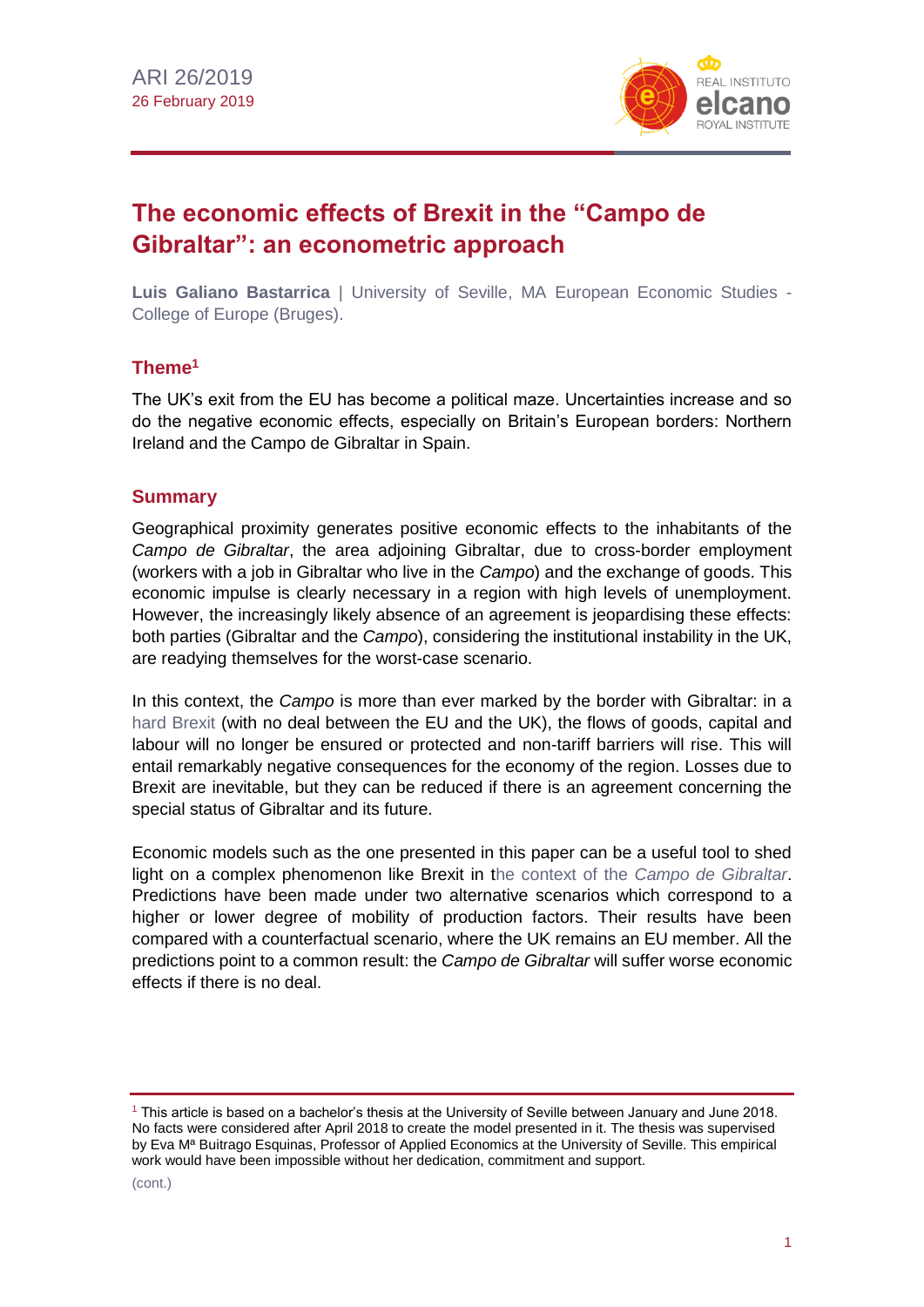# **Analysis**

[The UK's exit from the EU](https://especiales.realinstitutoelcano.org/brexit/) has generated significant debate about the future of the European project in every dimension. Debate is growing in complexity and volatility and has been heightened by the division of the 'Leave' supporters as well as by the lack of a real alternative,<sup>2</sup> with the Labour Party divided between a blurry scepticism and a discrete and reluctant support for a second referendum.

Nonetheless, the complexity of the debate should come as no surprise: the relations between the UK and the EU have never been simple even before the beginning of the European Communities, and they became especially tortuous since the Fontainebleau Summit in 1984, when Margaret Thatcher pronounced her famous 'I want my money back'. The summit was a milestone in these complicated relations, because it began a sequence of grants and privileges to the UK that might otherwise have abandoned the European project long before 2016.

All these European issues have their consequences at the local level, more specifically on the border that separates the seven municipalities of the *Campo* from Gibraltar. In this region 10,000 cross-border workers,  $3$  whose earnings impact the entire local economy, depend on the border. Moreover, the business network generated by geographical proximity sees a no-deal scenario with increasing concern.

#### Sector analysis: economic interaction between Gibraltar and the Campo

The economies of Gibraltar and the *Campo* are closely linked. Their geographical proximity makes possible a high volume of exchange of production factors between them: around 18.5% of the region's GDP in 2013 was due to the interaction with Gibraltar and the volume has been increasing over the past few years.<sup>45</sup>

Two types of interaction between the economies have been identified: cross-border employment and the exchange of goods. The first refers to the workers with a job in Gibraltar that reside in the Campo, whereas the second relates to the important volume of trade (not only goods but also services) that takes place between the two areas. The enrichment has been mutual: Gibraltar also benefits from the geographical proximity and, until now, also from the integration process. $6$ 

Cross-border employment generates around 11% of the total employment in the *Campo*<sup>7</sup> and it is concentrated mainly in the wholesale and retail sectors, as well as in construction

<sup>2</sup> 'May y Corbyn se imponen líneas rojas que alejan un consenso en torno al Brexit', *El País*, 18/I/2019, [https://elpais.com/internacional/2019/01/17/actualidad/1547750099\\_211888.html.](https://elpais.com/internacional/2019/01/17/actualidad/1547750099_211888.html)

<sup>3</sup> HM Government of Gibraltar (2015a), 'Employment survey', [https://gibraltar.gov.gi/new/downloads.](https://gibraltar.gov.gi/new/downloads)

<sup>4</sup> J. Fletcher, Y. Morakabati & K. Male (2015). 'An economic impact study and analysis of the economies of Gibraltar and the Campo de Gibraltar, update 2015', The Gibraltar Chamber of Commerce, [http://infogibraltar.com/info\\_gibraltar/sites/default/files/Economic%20Impact%20Study%20FINAL.pdf.](http://infogibraltar.com/info_gibraltar/sites/default/files/Economic%20Impact%20Study%20FINAL.pdf)

 $5$  We do not consider here the economic activity generated by petroleum products.

<sup>&</sup>lt;sup>6</sup> HM Government of Gibraltar (2015b), 'Abstract of statistics', [https://gibraltar.gov.gi/new/downloads.](https://gibraltar.gov.gi/new/downloads)

<sup>7</sup> HM Government of Gibraltar (2015a), *op. cit*.

<sup>(</sup>cont.)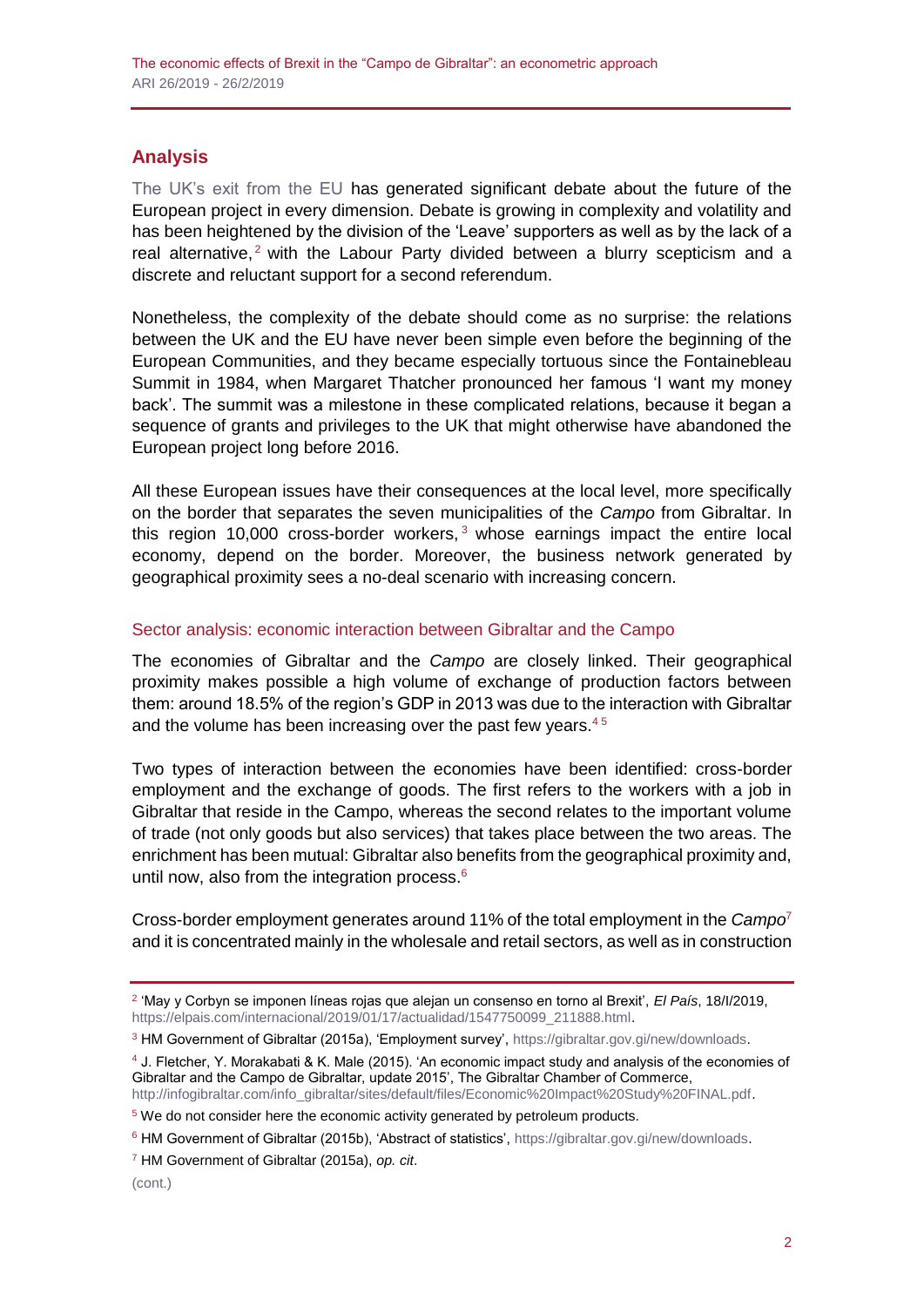and the hotel industry. Assuming that cross-border workers adopt the same expenditure pattern to the rest of the *Campo's* workers,<sup>8</sup> their wages are mainly spent on housing, groceries, leisure and transport, generating new cycles of activity.

Concerning the cross-border exchange of goods, Gibraltar's imports from Spain<sup>9</sup> are concentrated in construction materials, wholesale and retail.<sup>10</sup>

This sectoral analysis shows that there are synergies between cross-border employment and the exchange of goods between the *Campo* and Gibraltar: the sectors in which trade is greater are those that employ a higher number of cross-border workers. The productive structures of both economies are complementary; hence the importance of ensuring the flow of productive factors without imposing obstacles at the border.

#### Theoretical analysis: towards a theory of the economic disintegration?

Brexit also offers an opportunity to revise economic doctrine. Until now, economic theories have studied the rapprochement between different economies as a cumulative and gradual process formed by different stages that acted as a sequence: in the case of the EU, the starting point was a customs union followed by an imperfect single market that would ultimately lead to a still incomplete monetary and economic union.

Generally, economic integration processes begin by a 'negative' integration that consists in eliminating obstacles to trade between Member States. As the integration process moves forward it starts to shift towards a 'positive' integration defined by the creation of institutions that drive and articulate the process.<sup>11</sup> It will need two conditions to be successful: similar initial economic situations of the Member States<sup>12</sup> and the existence of a consensus in the formal criteria to be adopted during integration, which can vary between intergovernmental and supranational.

The EU, however, did not comply with any of these two initial conditions: there were not enough economic symmetries between the Member States and there were significant differences between the approach that should be adopted for the European project to be successful. These divergences in the formal criteria slowed down its development since the very beginning, especially in the UK's case.<sup>13</sup> Even so and despite these difficulties, the EU has helped Member States decisively in achieving levels of wealth that would have been unreachable without an integration process.

<sup>8</sup> Instituto de Estadística de Andalucía (2016), 'Encuesta de presupuestos familiares', [http://www.juntadeandalucia.es/institutodeestadisticaycartografia/ecpf/.](http://www.juntadeandalucia.es/institutodeestadisticaycartografia/ecpf/)

<sup>&</sup>lt;sup>9</sup> No disaggregated data were available on Gibraltar's imports from the Campo.

<sup>10</sup> HM Government of Gibraltar (2003), 'Input-output study of Gibraltar',

[https://gibraltar.gov.gi/new/sites/default/files/HMGoG\\_Documents/Statistics/Downloads/Input\\_Output\\_Stud](https://gibraltar.gov.gi/new/sites/default/files/HMGoG_Documents/Statistics/Downloads/Input_Output_Study_of_Gibraltar.pdf) [y\\_of\\_Gibraltar.pdf](https://gibraltar.gov.gi/new/sites/default/files/HMGoG_Documents/Statistics/Downloads/Input_Output_Study_of_Gibraltar.pdf) (financial products are not considered).

<sup>11</sup> E. Buitrago Esquinas & L. Romero Landa (2013), *Economía de la Unión Europea*, Ed. Pirámide, Madrid.

<sup>&</sup>lt;sup>12</sup> E. Feás (2017), 'Brexit, Cataluña y la teoría de la desintegración económica'.

<sup>13</sup> OECD (2018), 'Organisation for European Economic Co-operation (OEEC)',

[http://www.oecd.org/general/organisationforeuropeaneconomicco-operation.htm.](http://www.oecd.org/general/organisationforeuropeaneconomicco-operation.htm)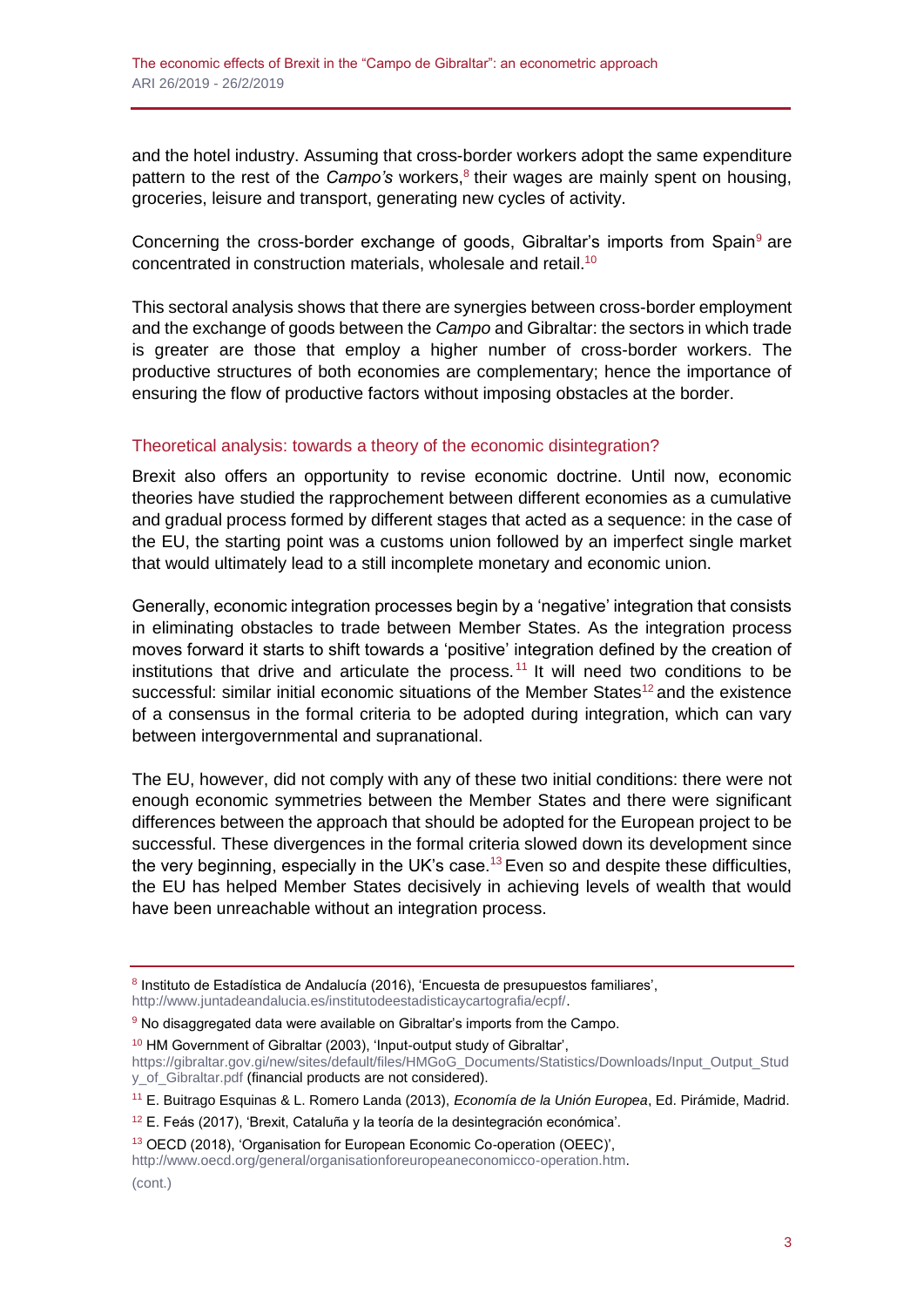Brexit, however, disrupts considerably the rules of the game and brings up the need of analysing the costs of re-establishing the barriers that were removed a long time ago. This new field in economic doctrine has been named the 'theory of economic disintegration' and it pursues the study of the increasing fragmentation of global value chains. The model presented in this paper uses this approach to reach its conclusions.<sup>14</sup>

How can Brexit be applied to this new paradigm? There are two key ideas: first, the research carried out so far agrees in that Brexit will have adverse effects for the UK's economy because it will create new obstacles to trade, immigration and foreign investments. However, studies differ in the magnitude of these effects in the long term and point to uncertainty as the greatest concern in the short and medium terms.<sup>15</sup>

Secondly, the political momentum of Brexit has brought up an uncomfortable debate about the future of the European project, especially amongst Eurosceptics: is the European project truly compatible with the national sovereignties of Member States? The theory of economic disintegration does not only quantify the price that the UK will have to pay for its withdrawal, but also reflects the direction that the European project itself should take.<sup>16</sup> This concern has been laid down by the European Commission in its recent 'White Book about the Future of Europe'.<sup>17</sup>

#### Plausible scenarios after Brexit

The model in this paper analyses the economic effects of Brexit in the *Campo de Gibraltar* under two alternative scenarios that are compared to a counterfactual. The first scenario ('optimistic' in Figure 1 below) consists of a ['soft' Brexit,](http://www.realinstitutoelcano.org/wps/portal/rielcano_en/contenido?WCM_GLOBAL_CONTEXT=/elcano/elcano_in/zonas_in/ari27-2017-chislett-why-spain-would-like-soft-brexit-uk) where the UK and the EU are able to reach an agreement that remarkably reduces non-tariff barriers but maintains the obligation of European standards for the products exported to Europe from the UK. The latter has full sovereignty overs migration control and borders. Concerning Gibraltar, the border is open but bureaucratic costs and non-tariff barriers increase compared with the counterfactual scenario.<sup>18</sup>

Conversely, in the second scenario ('pessimistic' in Figure 1 below) there is no agreement between the UK and the EU and the former negotiates its commercial position vis-à-vis the European countries through the World Trade Organisation (WTO). This would increase restrictions on the movement of people, goods and services between Gibraltar and the *Campo*, resulting in a significant downturn in economic activity.

In the counterfactual scenario the UK remains a Member State in the EU. It retains the four freedoms of the single market and also its obligations. We assume that economic

<sup>14</sup> A. Boussie, P. Foley, N. Hill, S. Punhani & G. Zanni (2016), 'Brexiting the supply chain'.

<sup>15</sup> B. Busch & J. Matthes (2016), 'Brexit – the economic impact: A meta-analysis', IW Report, 10/2016, p. 1-96.

<sup>16</sup> T. Sampson (2017), 'Brexit: the economics of international disintegration', *Journal of Economic Perspectives*, vol. 31, nr 4, p. 163-184[, http://personal.lse.ac.uk/sampsont/BrexitDisintegration.pdf.](http://personal.lse.ac.uk/sampsont/BrexitDisintegration.pdf)

<sup>&</sup>lt;sup>17</sup> European Commission (2017), 'Libro Blanco sobre el futuro de Europa', Brussels.

<sup>18</sup> A. Sentence, J. Hawksworth *et al*. (2016), 'Leaving the EU: implications for the UK economy', PricewaterhouseCoopers LLP, London[, https://www.pwc.co.uk/economic-services/assets/leaving-the-eu](https://www.pwc.co.uk/economic-services/assets/leaving-the-eu-implications-for-the-uk-economy.pdf)[implications-for-the-uk-economy.pdf.](https://www.pwc.co.uk/economic-services/assets/leaving-the-eu-implications-for-the-uk-economy.pdf)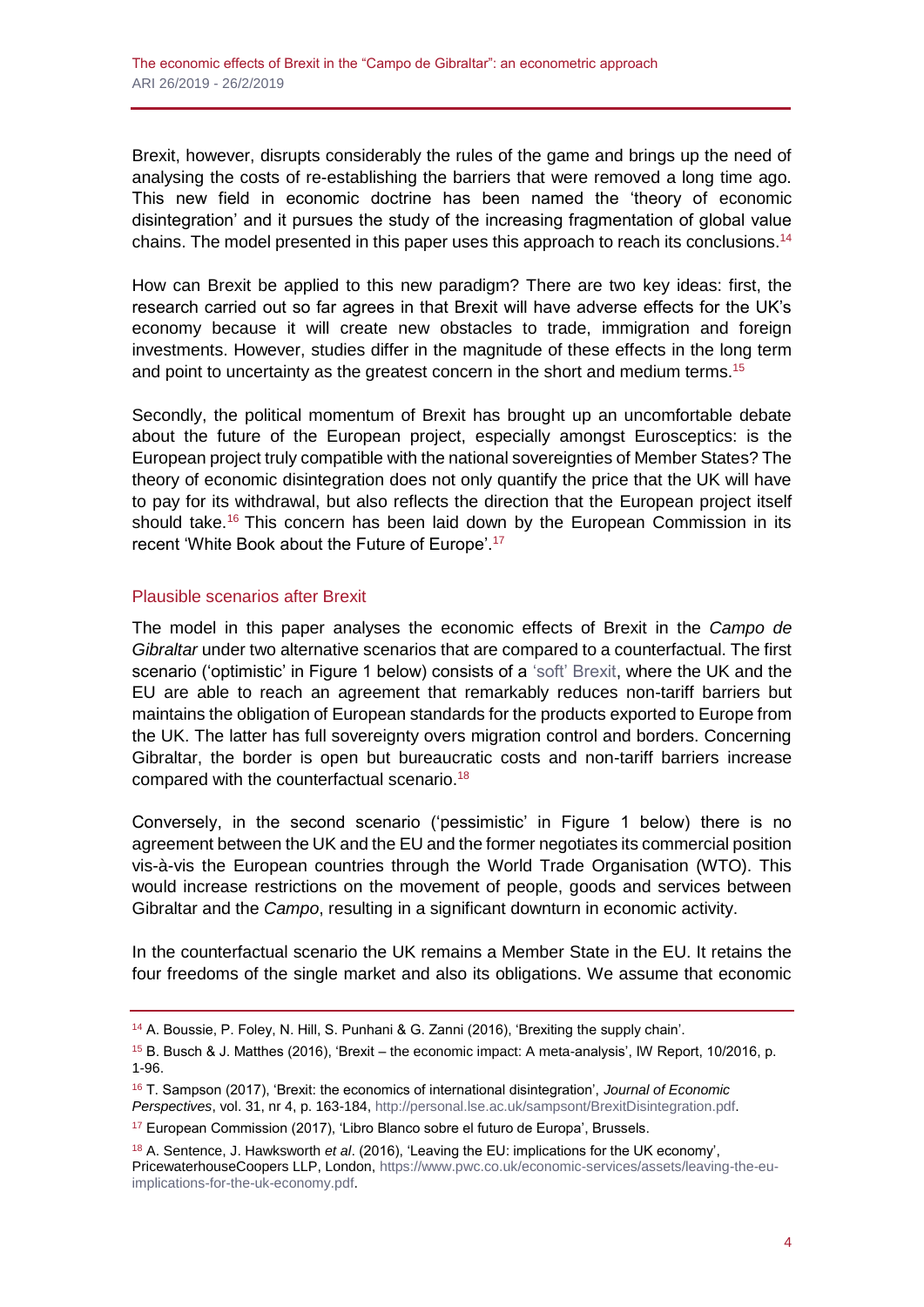activity between Gibraltar and the *Campo* does not vary because the model tries to isolate the structural effects of Brexit.

#### **Predictions**

The predictions hereby presented have been made using a data base prepared specifically for this model. The variables have been carefully selected considering the interactions presented in the sectoral analysis: cross-border employment and exchange of goods. Since no disaggregated data for the *Campo* are available it has been necessary to territorialise it with regional data using a GAV (Gross Added Value)-related distribution key, using the methodology used by the Statistical Institute of Andalucía in similar studies.<sup>19</sup>

The model's variables are as follows: income per habitant in the *Campo*; number of cross-border workers; employment level in the *Campo*; Gibraltar's imports from Spain; Gibraltar's GDP; and household income in the *Campo*. All of them have been used to create an econometric regression using the Ordinary Least Squares (OLS) technique where income per inhabitant acts as the dependent variable and the rest as regressors. Household income in the *Campo* has been used as a control variable in order to increase the quality of the results but has no part in the model's interpretation.

In these predictions we assume that the data estimated for the year 2018 is representative and that it allows us to predict its future values in the 't+1' period, which is taken as the year 2025. According to the different studies carried out so far, $^{20}$  the initial effects of uncertainty will have dissipated by then and only structural effects will persist. The results are shown in Figure 1.



**Figure 1. Predictions by variable under alternative scenarios**

Source: the author.

<sup>19</sup> I. Enrique Regueira (2009), 'Estimación municipal del Valor Añadido Bruto en Andalucía', Documentos de trabajo, nr 1, p. 1-57.

<sup>20</sup> Busch & Matthes (2016), *op. cit*., p. 1-96.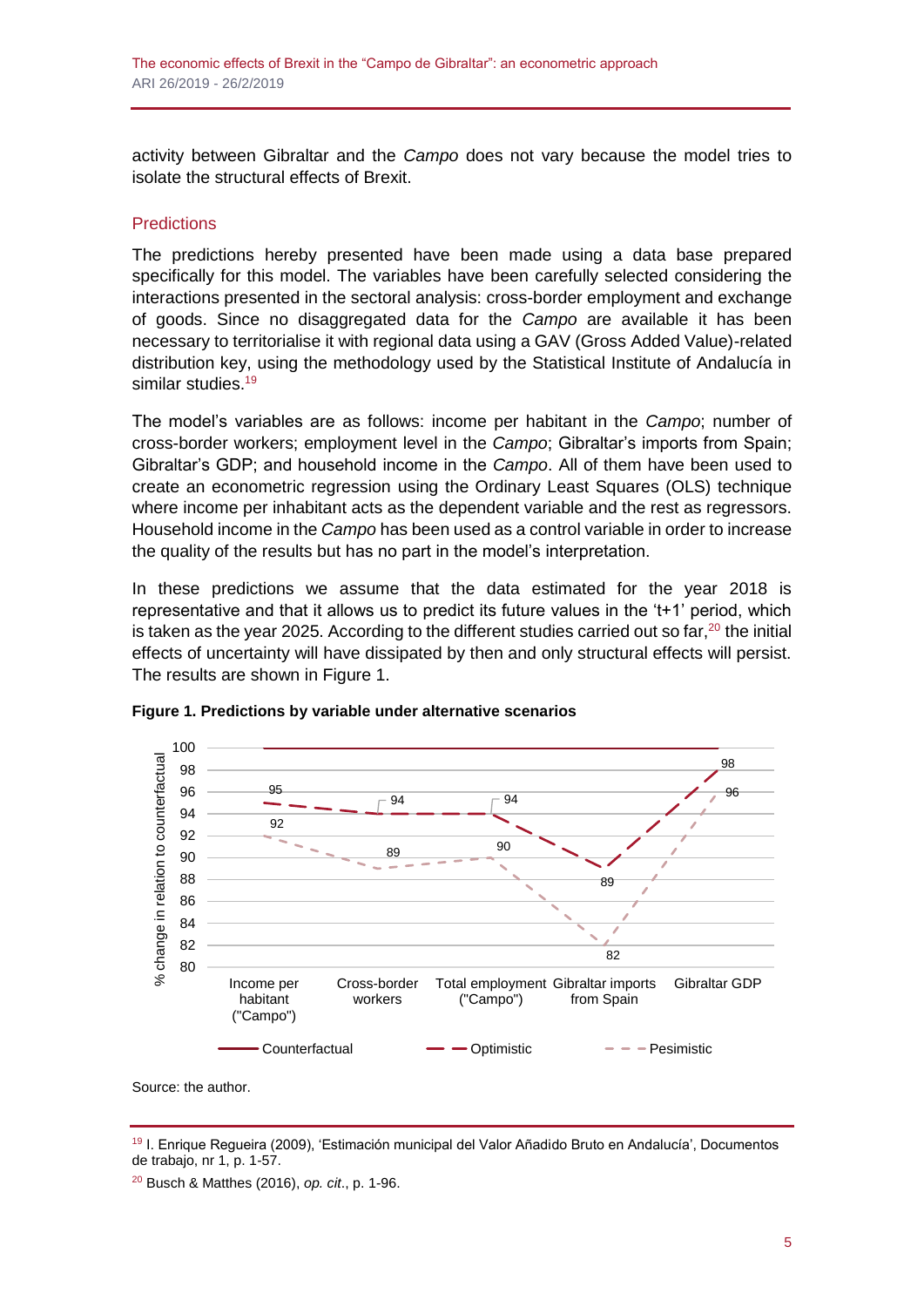Figure 1 shows that predictions point to a negative tendency in every variable that gets worse in the pessimistic scenario. This first result supports the initial hypothesis of this empirical work: the economic effects of Brexit are worse in a scenario where the free movement of production factors is completely restricted.

In any event, the four freedoms (people, services, goods and capital) only take place in the counterfactual because in every other scenario the UK is no longer a Member State of the EU. Therefore, we obtain another result: whatever the Brexit negotiations may be, there will be negative economic effects due to the loss of the four freedoms of the single market, which are beneficial to both economies. The final result will be conditioned by the dynamics of negotiation in the upcoming months, especially in the agreements concerning borders.

Thirdly, the model also verifies another hypothesis. The *Campo's* wealth seems to be explained simultaneously by two cumulative effects: cross-border employment and trade. The results show that both of them will be reduced after Brexit and that this will have negative consequences in the *Campo's* economy. Figure 1 also shows that the variables linked to cross-border employment (number of cross-border workers and total employment) are more vulnerable to Brexit than those related to trade (imports and Gibraltar's GDP).

Income per inhabitant in the *Campo* is the model's most important variable, as it is the dependent variable in the OLS regression. Thus, its tendency is representative of the individual behaviour of all other variables and a specific analysis of its predicted values becomes significant: a 5% and an 8% fall in the optimistic and pessimistic scenarios respectively. Even if the difference between them may seem small, it can clearly be seen that income is 1.6 times more damaged in the latter.

However, it should also be clarified which of the two effects (employment or trade) has more weight in the total change of income per inhabitant in the two scenarios. All the variables decline in both scenarios, but they differ in each of the effects: while in the 'employment effect' the drop is equally distributed between the two variables (crossborder workers and total employment) in the 'trade effect' (imports and Gibraltar's GDP) the change is mainly felt by imports. More specifically, according to the model it is expected that they might drop by 11% in the optimistic and 18% in the pessimistic scenario, whereas the GDP change would remain between 2% and 4%. We can see an additional result here: Brexit's costs will take place mainly in the exchange of goods and, to a minor extent, in employment levels in the *Campo* (both cross-border and local).

Finally, these predictions allow us to conclude that Brexit will be detrimental to Gibraltar regardless of the outcome of the negotiations. In the optimistic scenario, Gibraltar would lose 2% of its GDP and, moreover, 11% of its imports from Spain. The latter would be especially harmful for an economy that depends on imports for its survival.